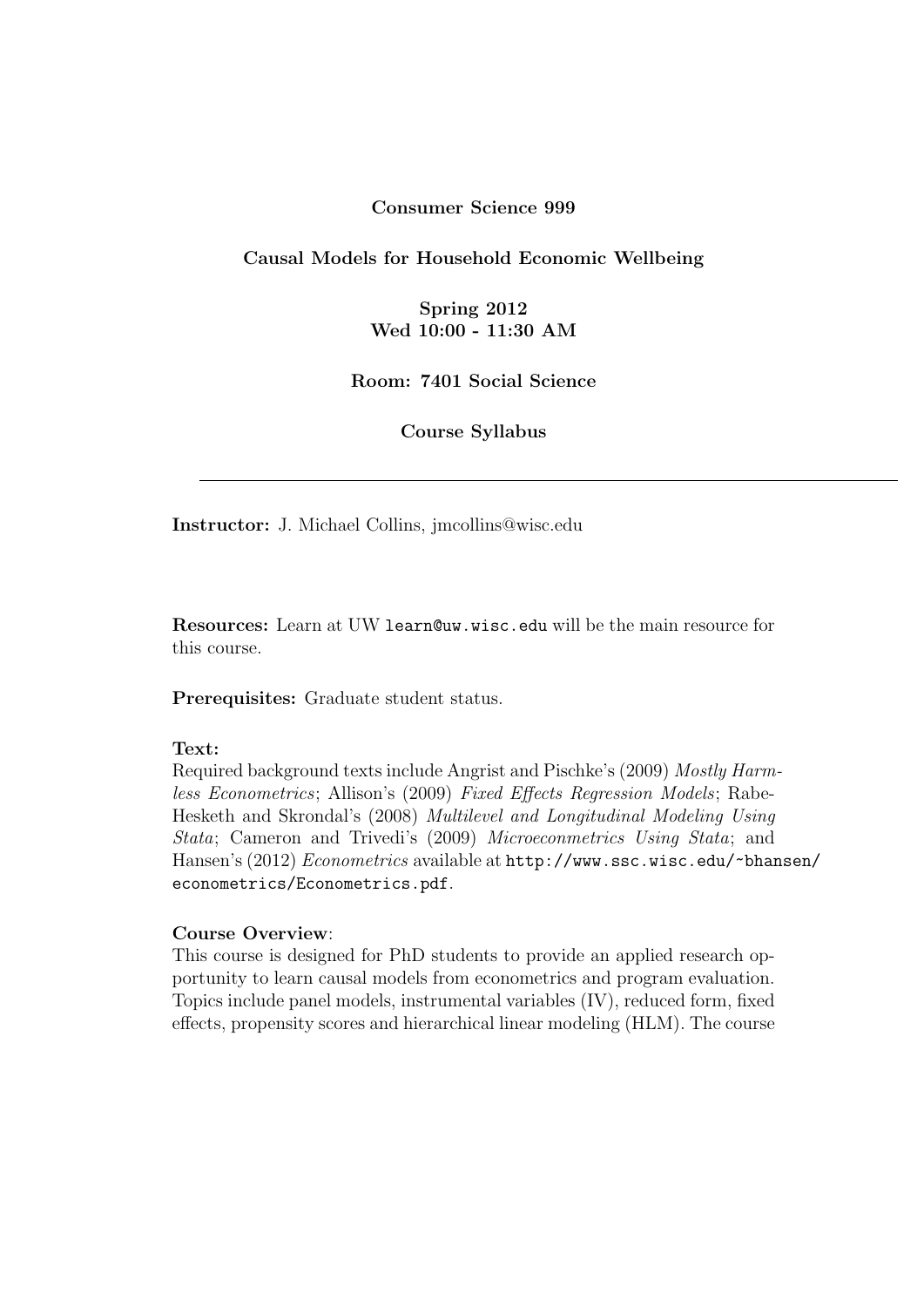will include weekly programming assignments using STATA. Course readings and problem sets will focus on household economic wellbeing and other dimensions of household wellbeing (i.e. physical health, mental health, and stress). Each session will begin with an overview of the topic provided by the instructor, followed by a discussion of the assigned readings and review of STATA programming files for that week.

Assignments: Assignments will primarily be each week's programming do.files in Stata and that will serve as a problem set with 8 in total. The final paper will be an applied analysis exercise. The final paper is worth 60 percent of the course grade and the 8 problem sets each 5 percent. The final paper will be divided between a 20 point literature review and methods draft due in week 10 and a 40 point final paper. Comments will be provided on the preliminary draft to incorporate in the final draft.

Grading Policy: In this class we will adhere to University grading standards and policies of academic misconduct. See students.wisc.edu. Students must be cautious to avoid plagerism defined in the UW bylaws as 'using another person's ideas, words, or research and presenting it as one's own by not properly crediting the originator.' For more information on what is considered plagerism and how to avoid it, see The Writing Center's handout at students.wisc.edu.

Accommodations: Your success in this class is important. If there are circumstances that may affect your performance in this class, we can work together to develop strategies for adapting assignments to meet both your needs and the requirements of the course. The McBurney Disability Resource Center provides resources for students with disabilities. You will need to provide documentation of disability to them in order to receive official university services and accommodations. 263-2741 and location of McBurney Center, 702 W. Johnson, Suite 2104, www.mcburney.wisc.edu.

#### Course Outline:

Week 1 Course Introduction

• Ashraf, N., Karlan, D., and Yin, W. (2006). Tying Odysseus to the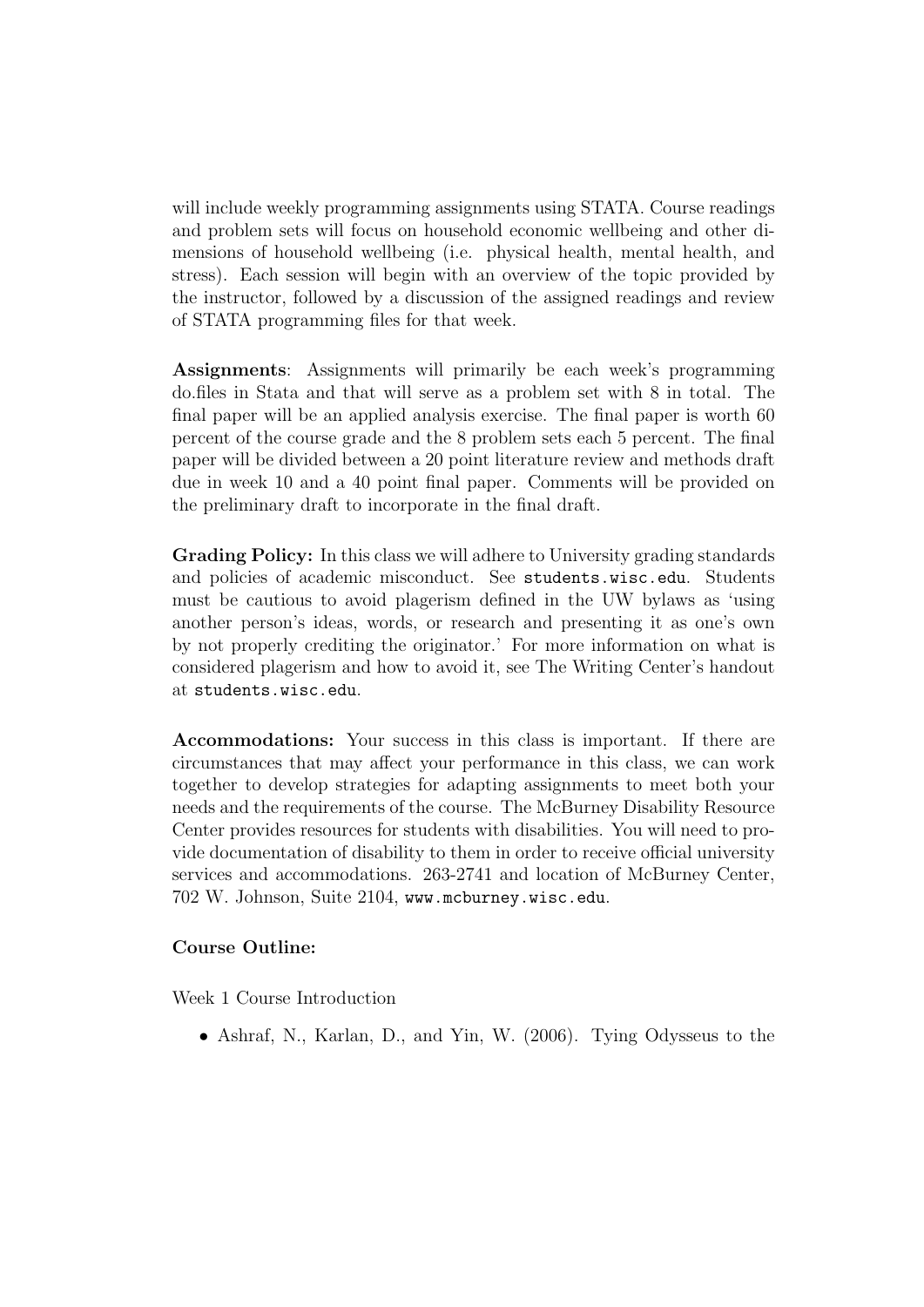Mast: Evidence from a Commitment Savings Product in the Philippines. Quarterly Journal of Economics, 121 (2), 635-672.

- Winship, C. and Morgan, S. (1999). The Estimation of Causal Effects from Observational Data. Annual Review of Sociology 25, 659-706.
- Assignment Due: Select data set and basic topic/question of interest.

Week 2 Background on Stata

- Cameron and Trivedi's Microeconmetrics Using Stata Review Chapter 1 and Chapter 2 (section 2.3 and 2.4 only)
- Hansen's *Econometrics* Chapter 1 and Appendix A
- Assignment Due: Obtain data and read into Stata. Create a do.file.
- Assignment Due: Review linear and matrix algebra exercises in Textbook Name Chapter 1 p. 1-45.

Week 3 Panels

- Allison's Fixed Effects Regression Models
- Angrist and Pischke's *Mostly Harmless Econometrics* Chapter 5
- Allison, P. (1990). Change Scores as Dependent Variables in Regression Analysis. Sociological Methodology, 20, 93-114.
- Assignment Due: Create descriptive tables using esttab and/or tabout.
- Assignment Due: Review linear and matrix algebra exercises in Textbook Name Chapter p. 46-95.

Week 4 Fixed Effects and Random Effects

• Allison Fixed Effects Regression Models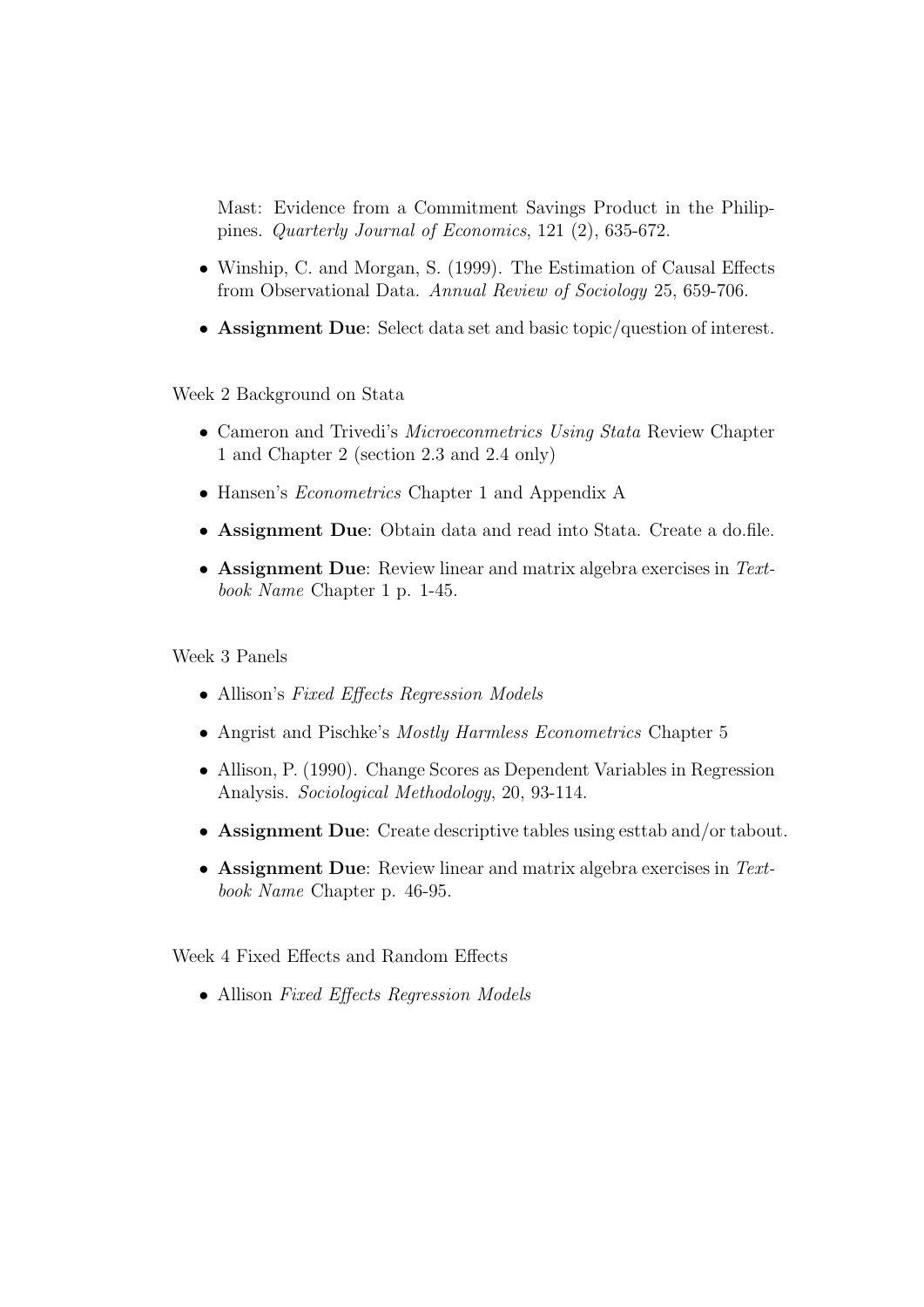- Johnson, D. R. (1995). Alternative Methods for the Quantitative Analysis of Panel Data in Family Research: Pooled Time-Series Models. Journal of Marriage and the Family, 57, 1065-1077.
- Schnittker, J. and John, A. (2007). Enduring Stigma: The Effect of Incarceration on Health. Journal of Health and Social Behavior, 48, 115-130. NOTE: Compare to Massoglia in Wk 9
- Stata instructional video: http://www.youtube.com/watch?v=MMijkK4t9UE
- Assignment Due: Fixed effect models in Stata using NLSY79

Week 5 Instrumental Variables

- Angrist and Pischke's *Mostly Harmless Econometrics* Chapter 1, 2, and 4 (p. 113-149).
- Gale Paper in American Economic Journal
- Assignment Due: Prepare for IV by recoding variables and using the reshape command.

Week 6 Instrumental Variables

- Angrist and Pischke's *Mostly Harmless Econometrics* Chapter 4 (p. 150-218)
- Rugh, J., and Massey, D. S. (2010). Racial Segregation and the American Foreclosure Crisis. American Sociological Review, 75, 629-652.
- Conley, T.G., Hansen, C.B., and Rossi, P.E. (2012). Plausibly Exogenous. The Review of Economics and Statistics, 94(1), 260-272.
- Recommended: Lusardi, A., Mitchell, O. S. (2007). Baby Boomer retirement security: The roles of planning, financial literacy, and housing wealth. Journal of Monetary Economics, 54(1), 205-224.
- Assignment Due: IV model in Stata using NLSY79 and state law variables - ivreg2 and ivregress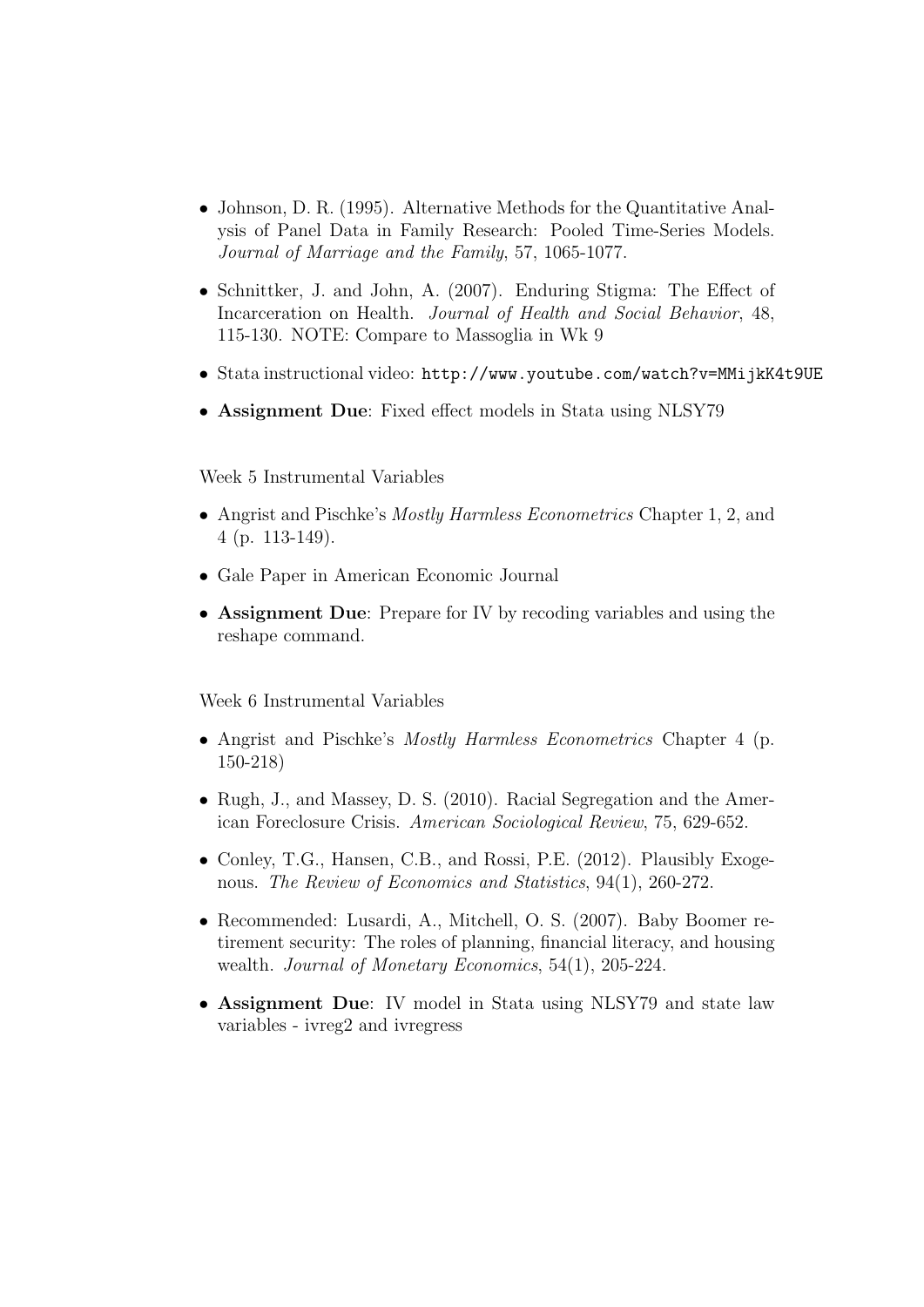Week 7 Regression Discontinuity

- Angrist and Pischke's Mostly Harmless Econometrics Chapter 6
- Imbens, G.W. (2009). *Better LATE than nothing: Some comments on* Deaton (2009) and Heckman and Urzua (2009). Available at http:// www.economics.harvard.edu/faculty/imbens/files/bltn\_09apr10. pdf
- Lemieux, T. and Milligan, K. (2004). *Incentive Effects of Social As*sistance: A Regression Discontinuity Approach (NBER Working Paper No. 19541). National Bureau of Economic Research.

## Week 8 Propensity Scores

- Guo, S. and Fraser, M.W. (2010). Propensity Score Analysis: Statistical Methods and Applications. Thousand Oaks: SAGE Publications.
- Harding, D. (2003). Counterfactual Models of Neighborhood Effects: The Effect of Neighborhood Poverty on Dropping Out and Teenage Pregnancy. American Journal of Sociology, 109, 676-719.

#### Week 9 Propensity Scores

- Massoglia, M. (2008). Incarceration as Exposure: The prison, infectious disease, and other stress-related illnesses. Journal of Health and Social Behavior, 49, 56-71. NOTE: Compare to Schnittker in Week 4
- Benjamin, D. J. (2003). Does  $401(k)$  eligibility increase saving?: Evidence from propensity score subclassification. Journal of Public Economics, 87(5-6), 1259-1290.
- Iacus, S.W., King, G., and Porro, G. (2012). Casual Inference without Balance Checking: Coarsened Exact Matching. Political Analysis, 20, 1-24. doi:10.1093/pan/mpr013

Week 11 Multilevel Models (Overview)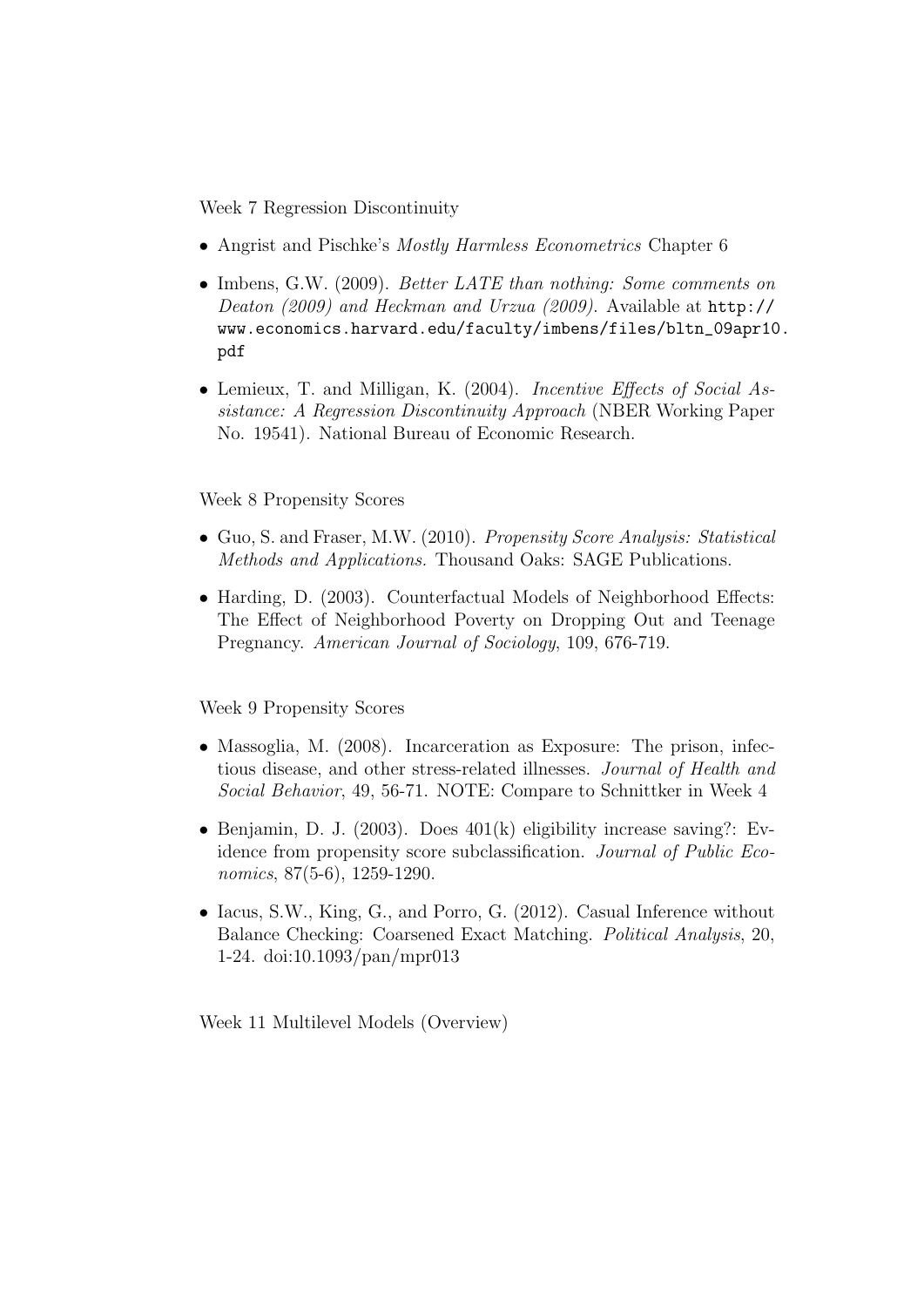- NIH Office of Behavioral and Social Sciences Research. Multilevel modeling e-Source chapter. http://www.esourceresearch.org/tabid/ 305/default.aspx
- Elliott, W., Jung, H. and Friedline, T. Math Achievement and Childrens Savings: Implications for Child Development Accounts, Journal of Family and Economic Issues, 31(2) 171-184.
- Assignment Due: Complete all exercises within the NIH e-chapter.

#### Week 12 Multilevel Models

- Rabe-Hesketh and Skrondal's *Multilevel and Longitudinal Modeling Us*ing Stata, Chapter 2, pp. 51-85.
- Diez-Roux, A. (2000). Multilevel Analysis in Public Health Research. Annual Review of Public Health, 21, 171-192.

Week 13 Multilevel Models (Context Effects and Longitudinal)

- Browning, C. R. and Cagney, K. A. (2002). Neighborhood Structural Disadvantage, Collective Efficacy, and Self-Rated Physical Health in an Urban Setting. Journal of Health and Social Behavior, 43, 383-399.
- Helson, R., Jones, C. and Kwan, V. S. Y. (2002). Personality Change Over 40 Years of Adulthood: Hierarchical Linear Modeling of Two Longitudinal Samples. Journal of Personality and Social Psychology, 83, 752-766.

Week 14 Standard Errors and Non-OLS Models

- Stango, V., and Zinman, J. (2009). Exponential Growth Bias and Household Finance. The Journal of Finance, LXIV (6), 2807-2849.
- Stango, V., and Zinman, J. (2011). Fuzzy Math, Disclosure Regulation, and Market Outcomes: Evidence from Truth-In-Lending Reform. The Review of Financial Studies, 24(2), 506-533.